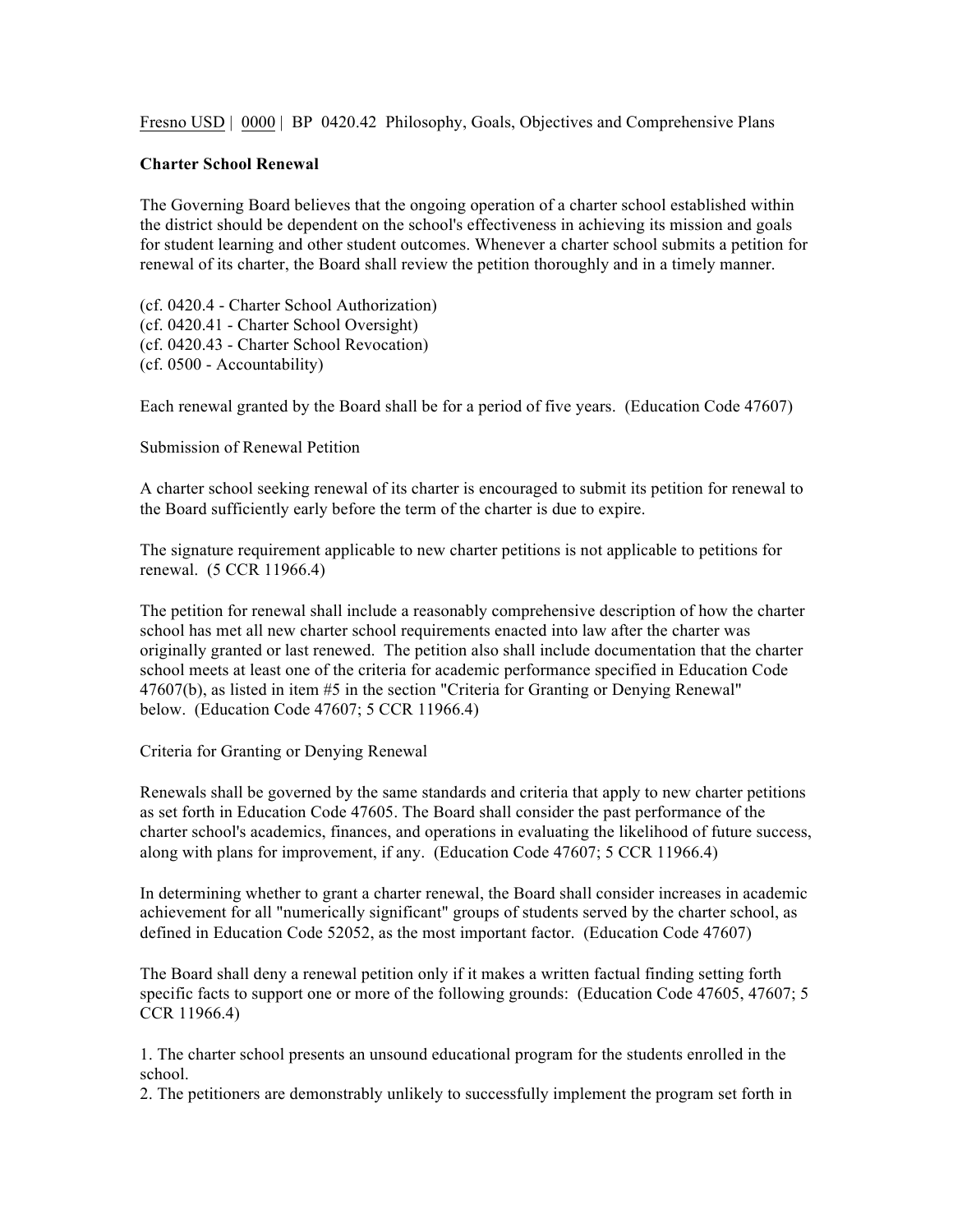the petition.

3. The petition does not contain an affirmation of each of the conditions described in Education Code 47605(d).

4. The petition does not contain reasonably comprehensive descriptions of the charter provisions in Education Code 47605(b).

5. The charter school has failed to meet at least one of the following criteria of academic performance:

- 1. Attainment of its Academic Performance Index (API) growth target in the prior year or in two of the last three years, both schoolwide and for all numerically significant groups of students served by the charter school as defined in Education Code 52052.
- 2. An API ranking in deciles 4-10 in the prior year or in two of the last three years.
- 3. An API ranking in deciles 4-10 for a demographically comparable school in the prior year or in two of the last three year.
- 4. Academic performance at least equal to the academic performance of the public schools that the charter school students would otherwise have been required to attend as well as the academic performance of district schools, taking into account the composition of the student population that is served at the charter school. In determining whether the charter school satisfies this criterion, the Board shall base its decision on:
- (1) Documented clear and convincing data

(2) Student achievement data from assessments, including, but not limited to, the Standardized Testing and Reporting Program, for demographically similar student populations in comparison schools

(3) Information submitted by the charter school

Whenever the Board makes a determination based on this criterion, the Superintendent or designee shall submit copies of supporting documentation and a written summary of the basis for the Board's determination to the Superintendent of Public Instruction.

(cf. 6162.51 - Standardized Testing and Reporting Program)

e. Qualification for an alternative accountability system pursuant to Education Code 52052(h)

Timelines for Board Action

Within 30 days of receipt of the renewal petition by the Board, the Board shall hold a public hearing to review documentation submitted by the charter school and obtain public input.

If the charter school submits documentation pursuant to item #5d in the section "Criteria for Granting or Denying Renewal" above, the Board shall not grant a renewal until at least 30 days after the submission of such documentation. (Education Code 47607)

Within 60 days of receiving the renewal petition, or within 90 days if extended by mutual written agreement of the Board and the charter school, the Board shall either grant or deny the request to renew the charter. (Education Code 47607; 5 CCR 11966.4)

If the Board fails to make a written factual finding pursuant to items #1-5 in the section "Criteria for Granting or Denying Renewal" above within the required time period, the absence of a written factual finding shall be deemed an approval of the renewal petition. (5 CCR 11966.4)